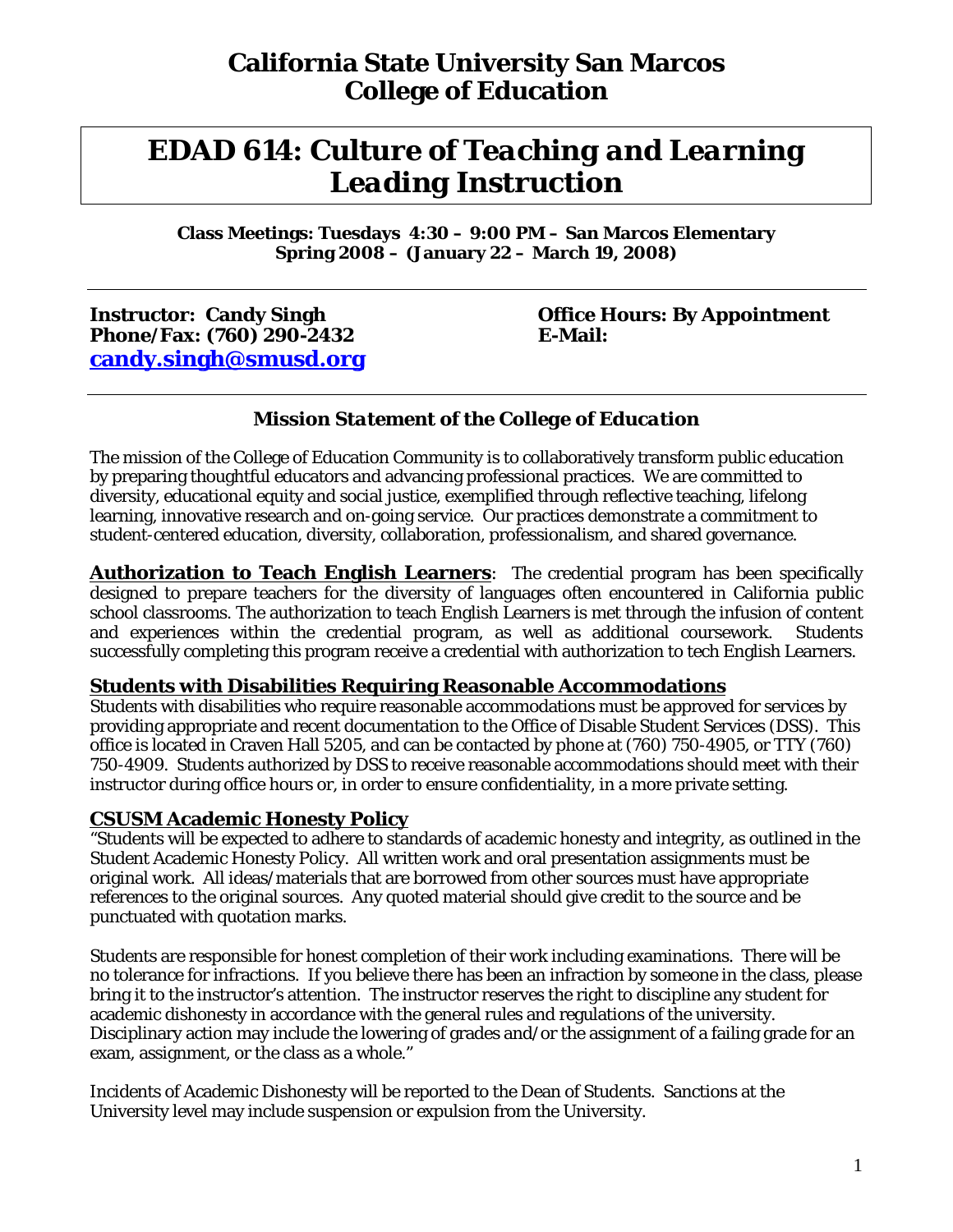#### **Plagiarism:**

As an educator, it is expected that each student will do his/her own work, and contribute equally to group projects and processes. Plagiarism or cheating is unacceptable under any circumstances. If you are in doubt about whether your work is paraphrased or plagiarized see the Plagiarism Prevention for Students website http://library.csusm.edu/plagiarism/index.html. If there are questions about academic honesty, please consult the University catalog.

**All University Writing Requirement:** This course meets the university requirements of 2500 words. Students are expected to write at the graduate studies level. Specific required writing assignments are explained in the course assignments section.

**Attendance Policy:** Due to the dynamic and interactive nature of courses in the College of Education, all students are expected to attend all classes and participate in a way that reflects thorough preparation. You must be present at 80% of the class meetings to receive credit for the course. Students should contact the instructor prior to any absences, if possible.

#### **COURSE DESCRIPTION**

This course provides an opportunity for the candidate to learn to facilitate the development, articulation, and implementation of a shared vision for teaching and learning supported by the school community. Coursework focuses on pedagogical approaches, implementation of state adopted academic content standards, frameworks, and instructional materials. Specific standards as required by the CCTC are noted in the bracketed information at the end of each course standard.

#### **KNOWLEDGE** *– The candidate will:*

- Develop and refine their personal vision of education and instruction through multiple opportunities to reflect and by developing ways to engage self and others through reflective activities  $[6(a)(1)]$ .
- $\div$  Learn to guide the ongoing and long-term professional development of all staff consistent with the ongoing effort to improve learning for all students  $[6(b)(5)]$ .
- Learn to communicate decisions based on relevant data and research about effective teaching and learning, leadership, management practices, equity and access [6(e)(3)].
- Learn to encourage and inspire others to higher level of performance, commitment, and motivation, and to communicate knowledge effectively about the curriculum and its articulation across programs and grade levels to multiple audiences in the school community  $[6(e)(3)]$ .

#### **SKILLS –** *The candidate will:*

 $\div$  Apply learning, curricular, and instructional theory to the design, implementation and evaluation of standards-based instruction and assessment programs and lead the improvement of those programs  $[6(b)(1)]$ .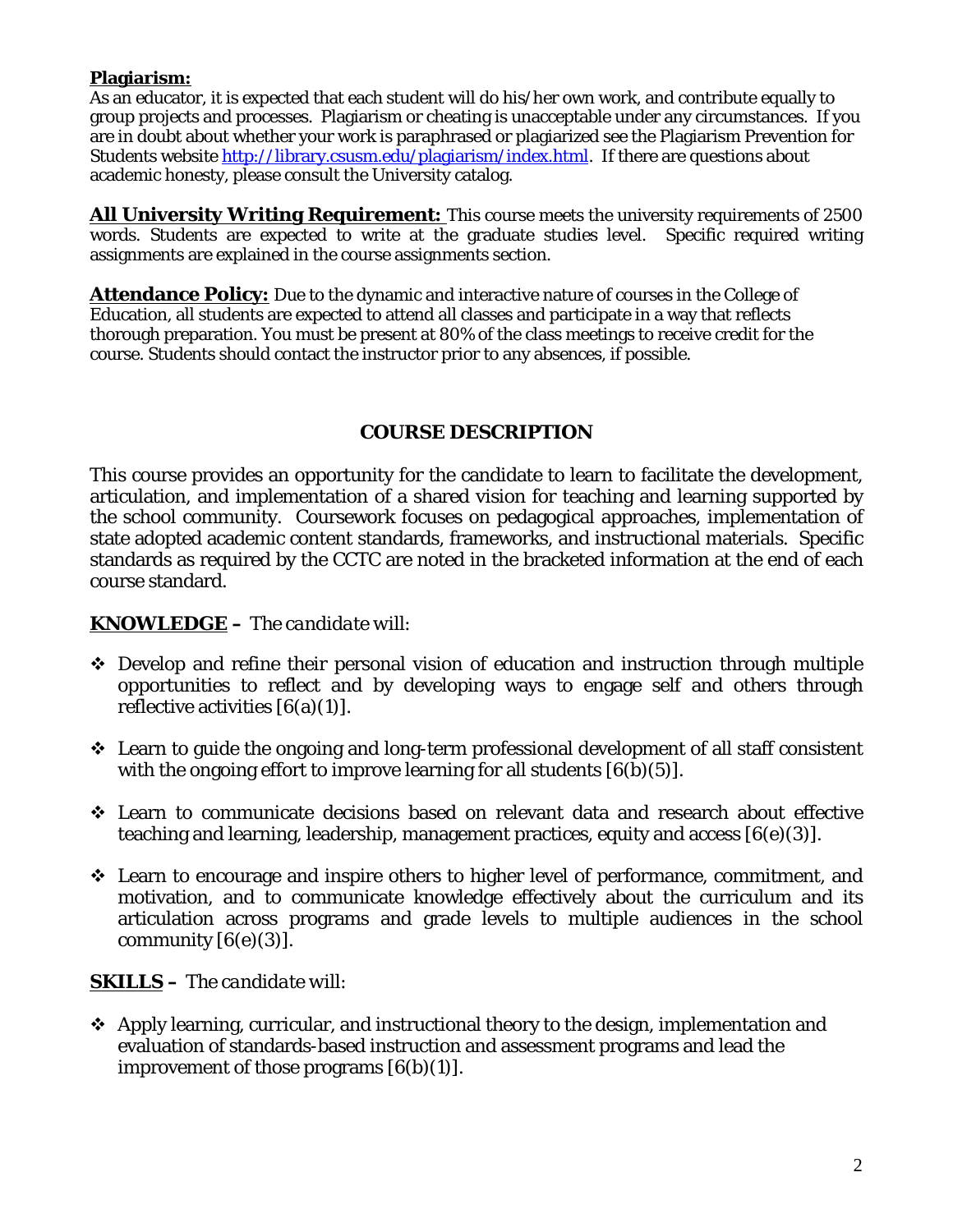- Become a critical consumer of educational research; use research and site based data to design implement, support, evaluate, and improve instructional programs; and drive the professional development of staff [6(b)(2)].
- Study and apply the knowledge of diverse learning styles and differentiated instructional strategies to address the needs of all learners and staff [6(b)(3)].
- $\div$  Engage in discussions and successfully address authentic, complex school issues, including meeting the needs of students with disabilities, evaluating employees, and providing appropriate services in different settings for English Learners, ensuring school safety, administering student behavior programs, and addressing harassment  $[6(f)(3)]$ .

#### **ATTITUDES and VALUES –** *The candidate will:*

 Develop and refine their personal vision of education and instruction through multiple opportunities to reflect and by developing ways to engage self and others through reflective activities  $[6(a)(1)]$ .

## **REQUIRED TEXTBOOKS:**

- Moving Leadership Standards Into Everyday Work: Descriptions of Practice WestEd, 2003
- 7 Steps to Effective Instructional Leadership (Second Edition) By Elaine K. McEwan, Corwin Press, 2003
- 10 Traits of Highly Effective Principals: From Good to Great Performance By Elaine K. McEwan, Corwin Press, 2003

## **ASSIGNMENTS AND GRADING**:

- **Reading Journal/Quick Writes (20 Points):** The nature of this class relies heavily on classroom dialogue. Therefore attendance and preparation for class are essential. Written reading response notes designed to assess attendance in class and preparedness for class will be due at the beginning of each class session. Reading journals/Quick Writes will reflect your thoughts on assigned readings for that date. Individual reading journals are not graded; rather their timely submissions are noted and points are assigned on the basis of having completed the assignment for the semester. Reading journals/Quick Writes will not be accepted late.
- **Chapter Preview/Study Guides (15 points):** Chapter Previews are designed to introduce the key vocabulary and concepts presented in the upcoming reading and will be given at the end of each class session. Each group will provide a reading study guide for the class outlining key concepts and vocabulary. Preview groups will be assigned the first night of class.
- **Instructional Leadership Summary (15 points):** For this assignment, you will explore the concept of Instructional Leadership by reading the perspectives of two writers, completing a graphic organizer of key points, and writing an essay to summarize your reading and perspective on how this concept applies to your thinking as a developing leader.